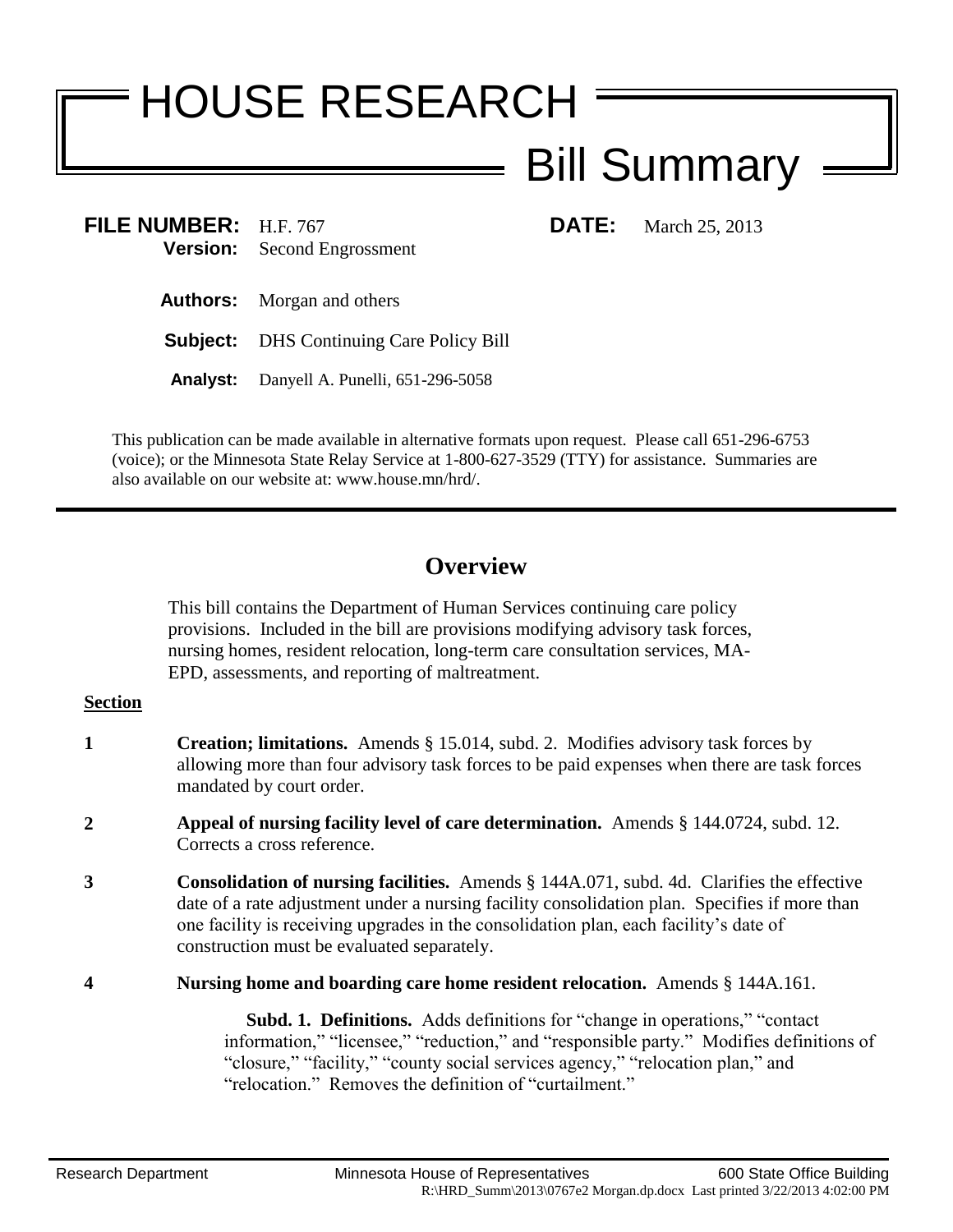#### **Section**

**Subd. 1a. Scope.** Makes a conforming change.

 **Subd. 2. Initial notice from licensee.** Makes technical and conforming changes. Modifies notification requirements of licensees intending to close, reduce, or change operations, including notifying managed care organizations contracting with Minnesota health care programs within the county in which the facility is located. Prohibits a closing facility from admitting any new residents on or after the date the written notice is provided.

 **Subd. 3. Planning process.** Makes technical and conforming changes. Modifies the information that must be included in a relocation plan. Removes language allowing for the planning process to occur concurrent with a 60-day notice requirement.

**Subd. 4. Responsibilities of licensee for resident relocations.** No changes.

 **Subd. 5. Licensee responsibilities related to sending the notice in subdivision 5a.** Modifies the membership of the interdisciplinary team to include a representative from the Office of the Ombudsman for Mental Health and Developmental Disabilities. Modifies the information that must be provided on each resident to be relocated and to whom the information must be provided.

 **Subd. 5a. Administrator and licensee responsibility to provide notice.** Makes technical and conforming changes. Modifies the list of who must receive notice prior to a change in operations that requires resident relocation. Modifies the information that must be included in the notice.

 **Subd. 5b. Licensee responsibility regarding medical information.** Repeals this subdivision.

 **Subd. 5c. Licensee responsibility regarding placement information.** Modifies the licensee's responsibilities regarding resident discharge and relocation.

 **Subd. 5d. Licensee responsibility to meet with residents and responsible parties.** Makes technical and conforming changes.

 **Subd. 5e. Licensee responsibility for site visits.** Requires licensees to make available to the resident at no charge transportation for up to three site visits to facilities or other living options within the county or contiguous counties.

 **Subd. 5f. Licensee responsibility for resident property, funds, and communication devices.** Makes technical and conforming changes.

 **Subd. 5g. Licensee responsibilities for final written discharge notice and records transfer.** Makes technical and conforming changes. Modifies the information that must be included in the final written discharge notice.

**Subd. 6. Responsibilities of licensee during relocation.** Makes technical and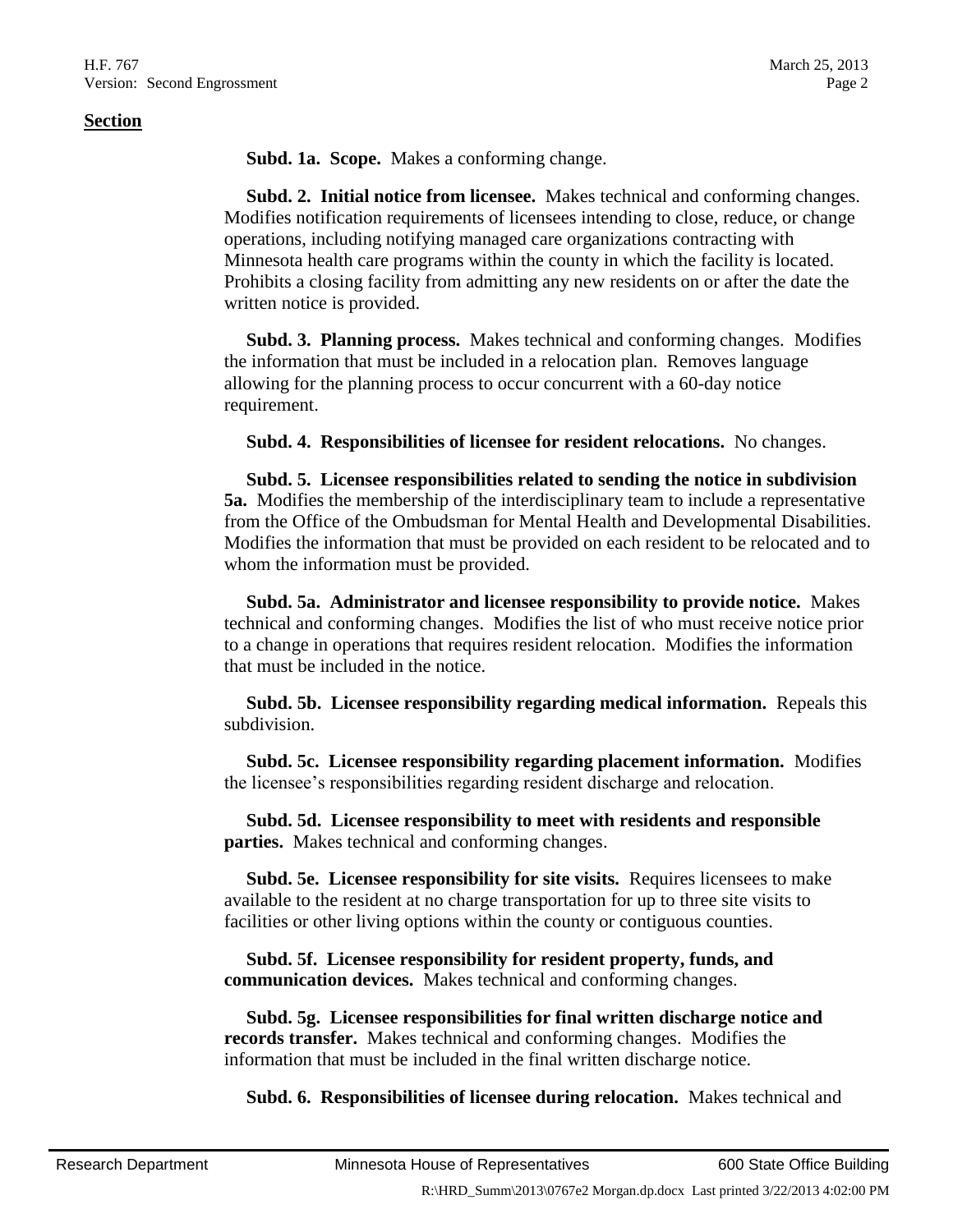#### **Section**

conforming changes. Requires status reports to be submitted in the format required by the commissioners of Health and Human Services.

**Subd. 7. Responsibility of licensee following relocation.** No changes.

 **Subd. 8. Responsibilities of county social services agency.** Makes technical and conforming changes. Requires the county social services agency to notify specified parties in situations where a resident relocation is halted.

**Subd. 9. Penalties.** No changes.

**Subd. 10. Facility closure rate adjustment.** No changes.

**Subd. 11. County costs.** Repeals this subdivision.

- **5 Asset limitations for individuals and families.** Amends § 256B.056, subd. 3. Removes obsolete language. Makes this effective January 1, 2014.
- **6 Employed persons with disabilities.** Amends § 256B.057, subd. 9. Removes language requiring the commissioner to notify enrollees of the MA-EPD program annually beginning at least  $24$  months before the person's  $65<sup>th</sup>$  birthday of the MA eligibility rules affecting income, assets, and treatment of a spouse's income and assets that will be applied upon reaching age 65.
- **7 Authorization; private duty nursing services.** Amends § 256B.0652, subd. 5. Corrects cross-references.
- **8 PCA care plan.** Amends § 256B.0659, subd. 7. Modifies the PCA care plan.
- **9 Special instructions; gender.** Amends § 256B.0659, by adding subdivision 7a. Requires PCA agencies to make a reasonable effort to fulfill requests for a PCA of the same gender as the recipient.
- **10 Assessment and support planning.** Amends § 256B.0911, subd. 3a. For a person who is to be assessed for CAC, CADI, DD, or BI services, allows the person's current provider of services to submit a written report outlining recommendations for the person's care needs prepared by a direct service employee with at least 20 hours of service to that client. Requires the person conducting the assessment to notify the provider of the date by which this information must be submitted. Specifies to whom the information must be provided and requires the information to be considered prior to the finalization of the assessment or reassessment. Corrects cross references.
- **11 Assessments.** Amends § 256B.092, subd. 7. Requires assessments and reassessments to be conducted by certified assessors and to incorporate appropriate referrals to determine eligibility for case management. Removes language related to screening teams. Makes technical and conforming changes to terminology in order to implement the MNCHOICES assessment tool.